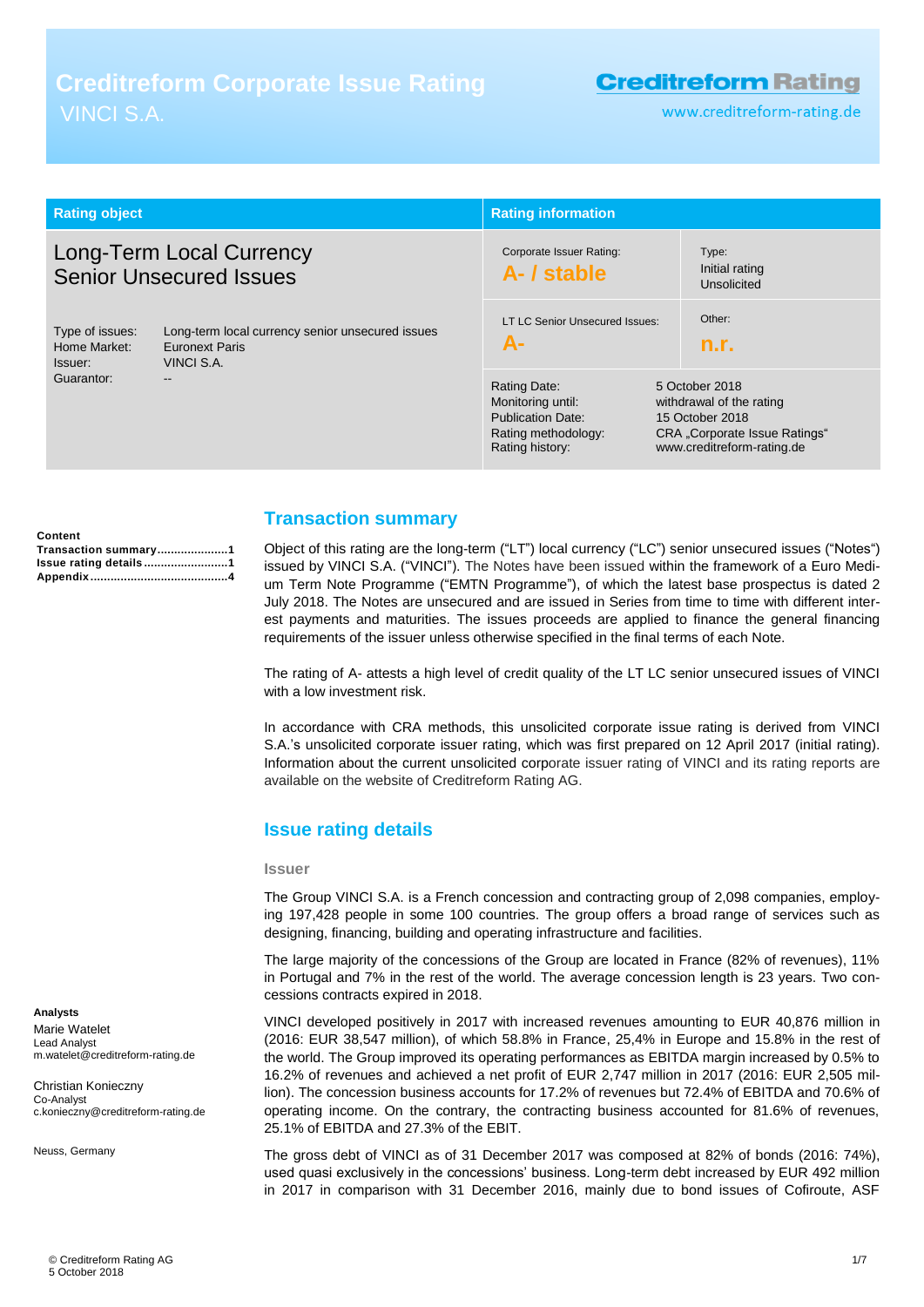(EMTN programme), Arcour, Aerodrom and VINCI. The average maturity of VINCI long-term financial debt is 5.7 years (2016:5 years). Net financial debt slightly increased in comparison with 2016, amounting to EUR 14,001 million (previous year: EUR 13,938 million).

The liquidity of the company is adequate with cash and cash equivalents covering 112% of shortterm financial liabilities. In total, the Group disposes of EUR 10.8 bn available resources (2016: EUR 10.2 bn), including EUR 6 bn of available confirmed bank facilities expiring in May 2021.

The following table shows some key financials of VINCI for the last 2 years.

Table 1: Financials of VINCI I Source: VINCI annual report 2017, standardized by CRA

| <b>Financial ratios' extract</b><br><b>Basis: consolidated annual statement</b> | <b>CRA</b> standardized figures |                    |  |
|---------------------------------------------------------------------------------|---------------------------------|--------------------|--|
| per 31.12 (IFRS)                                                                | 2016                            | 2017               |  |
| Revenues                                                                        | EUR 38,547 million              | EUR 40,876 million |  |
| <b>EBITDA</b>                                                                   | EUR 6,128 million               | EUR 6,695 million  |  |
| <b>EBIT</b>                                                                     | EUR 4,125 million               | EUR 4,567 million  |  |
| <b>EAT</b>                                                                      | EUR 2,505 million               | EUR 2,747 million  |  |
| Total assets adj.                                                               | EUR 63.647 million              | EUR 65.248 million |  |
| Equity ratio adj.                                                               | 23.0 %                          | 23.9%              |  |
| Capital lock-up period                                                          | 73.3 days                       | 73.2 days          |  |
| Short-term capital lock-up                                                      | 46.4 %                          | 45.8%              |  |
| Return on investment                                                            | 5.1%                            | 5.2%               |  |
| Net debt / EBITDA adj.                                                          | 6.8x                            | 6.4x               |  |
| Ratio of interest expenses to debt                                              | 1.5%                            | 1.3%               |  |

Generally, we expect VINCI to further achieve strong operating performance and robust results in 2018. The positive business development trend of 2017 was confirmed in the first half-year 2018 with a revenues' increase by 6.7% (organically 2.8%) in comparison with H1-2017. Net financial debt has nevertheless increased by EUR 2.7 bn compared to 31 December 2017, reflecting the seasonal change in net working capital as well as investments of EUR 1.1 bn. We believe in the sustainability of the business model given its high geographical diversification and the possibility of synergies between its business lines. The long-term strategy of the group with a further internationalization and a focus on concession contracts with high margin is in our opinion plausible and may lead to increasing stable cash flows. A possible deterioration of the financials to finance this strategy should be recovered in the medium and long-term.

Regarding the business development and outlook of the issuer, we refer to the report on the unsolicited corporate issuer rating of VINCI S.A. as of 12 April 2017 (currently A- / stable) and the information published by the Group since then. The company faces specific structural risks, business risks and financial risks that are described in detail in the rating report. The report can be found on the website of CRA. As mentioned above, the rating is monitored on an ongoing basis.

## **Rating object**

The rating objects of this issue rating are exclusively the in euro denominated long-term senior unsecured issues, issued by VINCI S.A. and which are included in the list of ECB-eligible marketable assets. The ECB list of eligible marketable assets can be found on the website of the ECB.

The Notes have been issued within the framework of the EMTN Programme, of which the latest base prospectus is dated 2 July 2018. The current EMTN Programme amounts to maximum EUR 6 bn. The Notes issued under the EMTN Programme benefit from a negative pledge provision and cross-default mechanism. Early redemption at the option of the issuer and/or noteholders is possible for tax reason, following a change of control, loss of concession, squeeze out option makewhole redemption and residual maturity call option.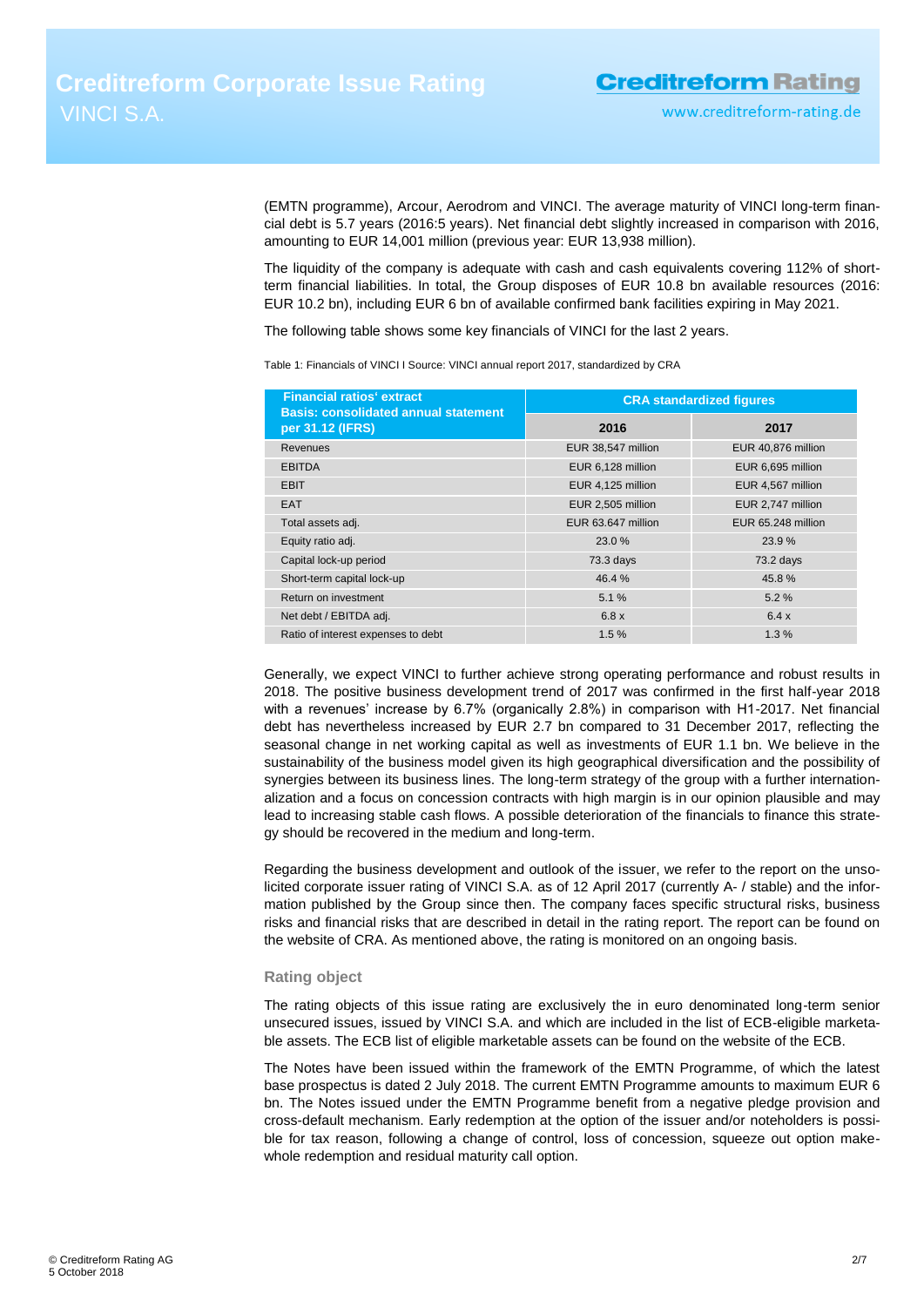#### **Rating result**

We assign a rating of A- to the long-term local currency senior unsecured debt securities issued by VINCI. The decision is derived from the corporate issuer rating and its outlook.

The following tables gives overviews of the ratings attributed by CRA as well as of the current EMTN Programme.

Table 2: Summary of CRA ratings I Source: CRA

| <b>Rating objects</b>                                                         | <b>Detail information</b> |             |
|-------------------------------------------------------------------------------|---------------------------|-------------|
|                                                                               | Date                      | Rating      |
| VINCI S.A.                                                                    | 12.04.2017                | A- / stable |
| Autoroute du Sud de la France S.A.                                            | 12.04.2017                | A- / stable |
| Long-term LC senior unsecured issues of VINCI S.A.                            | 05.10.2018                | $A -$       |
| Long-term LC senior unsecured issues of Autoroute du Sud de la<br>France S.A. | 05.10.2018                | $A -$       |
| Other                                                                         | --                        | n.r.        |

Table 3: Overview of 2018 EMTN Programme I Source: VINCI prospectus dated 2 July 2018

| Overview 2018 EMTN Programme |                   |             |                                      |  |
|------------------------------|-------------------|-------------|--------------------------------------|--|
| Programme Volume             | EUR 6,000,000,000 | Maturity    | Depending on<br>the respective Notes |  |
| <b>Issuer</b>                | VINCI S.A.        | Coupon      | Depending on<br>the respective Notes |  |
| Arranger                     | <b>Natixis</b>    | Currency    | Depending on<br>the respective Notes |  |
| <b>Credit Enhancement</b>    | $-$               | <b>ISIN</b> | Depending on<br>the respective Notes |  |

At the time of the rating, the following EUR-Notes are rated by Creditreform Rating AG:

Table 4: Unsolicited ratings of VINCI's long-term LC senior unsecured issues I Source: VINCI

| <b>ISIN</b>  | <b>EUR</b>  | <b>Issue date</b> | <b>Maturity</b> | <b>Unsolicited rating</b> |
|--------------|-------------|-------------------|-----------------|---------------------------|
| FR0011182922 | 75,000,000  | 18.01.2012        | 18.01.2019      | А-                        |
| FR0011225127 | 750,000,000 | 30.03.2012        | 30.03.2020      | А-                        |
| FR0012315570 | 250,000,000 | 14.11.2014        | 17.11.2021      | А-                        |

All future LT LC senior unsecured Notes denominated in euro and included in the list of ECBeligible marketable assets, which will be issued by VINCI under the current EMTN Programme, will, until further notice, receive the same ratings than the current LT LC senior unsecured issues. Notes issued under the Programme in another currency than euro or other types of debt instruments have not been rated by CRA so far. The current ratings and information can be seen on the website of Creditreform Rating AG.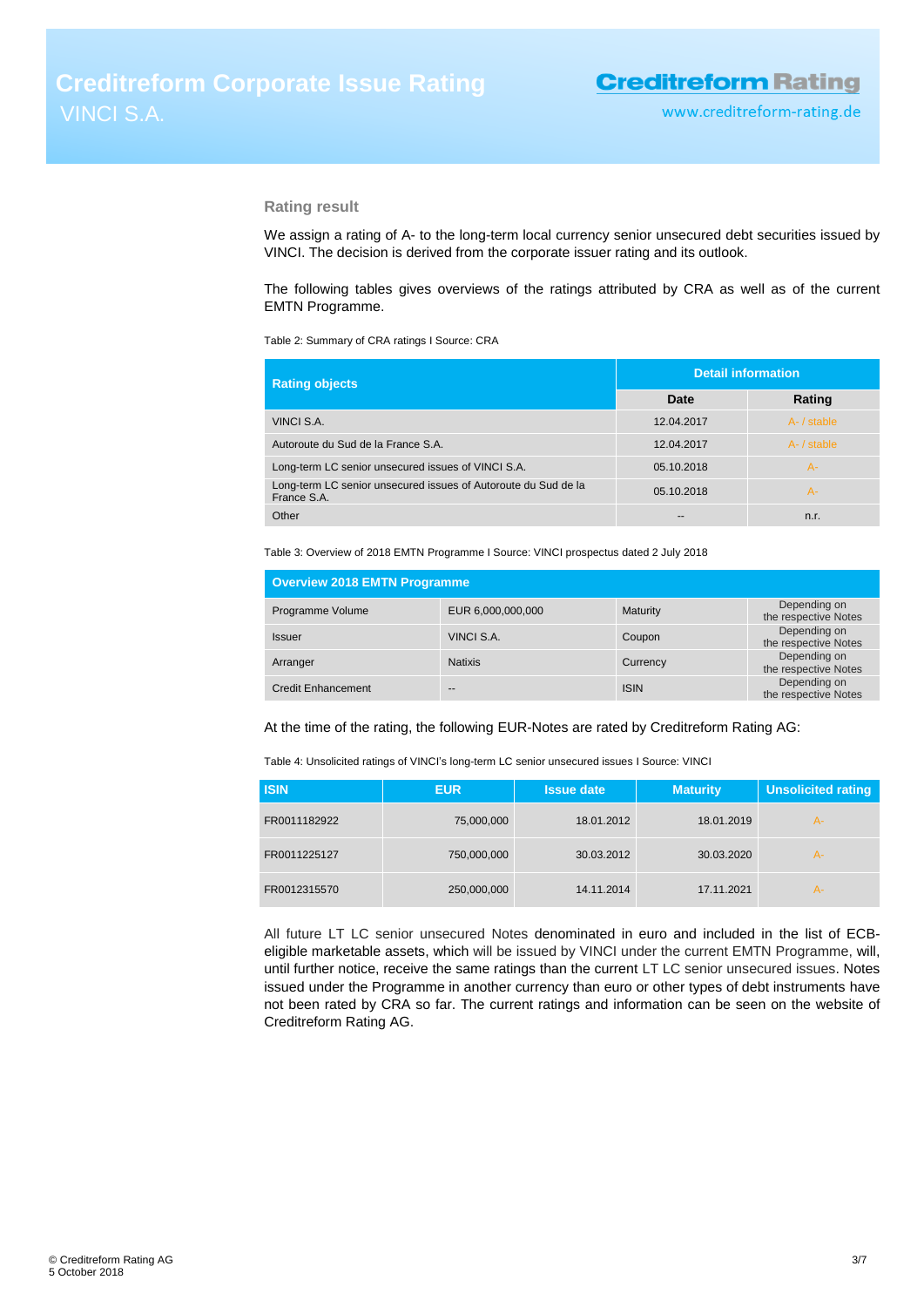# **Creditreform Rating**

#### **Best-case scenario**

| Best-case scenario:  | А-   |
|----------------------|------|
| Worst-case scenario: | BBB+ |

In our best-case scenario for one year, we assume a rating of A-. As the rating of the debt securities is linked to the rating of the issuer, we refer to the rating report on the unsolicited corporate issuer rating of VINCI as of 12 April 2017 (A- / stable).

#### **Worst-case scenario**

In our worst-case scenario for one year, we assume a rating of BBB+. As the rating of the debt securities is linked to the rating of the issuer, we refer to the rating report on the unsolicited corporate issuer rating of VINCI as of 12 April 2017 (A- / stable).

## <span id="page-3-0"></span>**Appendix**

#### **Rating history**

Corporate issuer VINCI I Source: CRA

| Event          | <b>Rating date</b> | <b>Publication date</b> | <b>Monitoring period</b><br>until | Result      |
|----------------|--------------------|-------------------------|-----------------------------------|-------------|
| Initial rating | 12.04.2017         | 24.04.2017              | Withdrawal of the rating          | A- / stable |

LT LC senior unsecured issues issued by VINCI I Source: CRA

| / Event.       | <b>Rating date</b> | <b>Publication date</b> | <b>Monitoring period</b><br>until | <b>Result</b> |
|----------------|--------------------|-------------------------|-----------------------------------|---------------|
| Initial rating | 05.10.2018         | 12.10.2018              | Withdrawal of the rating          |               |

### **Regulatory and legal disclosures**

The present rating is an unsolicited rating. Creditreform Rating AG was not commissioned by the issuer with the preparation of the rating. The present analysis was prepared on a voluntary basis.

The rating is based on the analysis of published information and on internal evaluation factors. The quantitative analysis is primarily based on the last annual report of the issuer, the base prospectuses and on press releases of the company. The information and documents meet the requirements and are in accordance with the published Creditreform Rating AG's rating methodology.

The rating was conducted on the basis of Creditreform Rating's "Corporate Issue Ratings" methodology. A complete description of Creditreform Rating´s rating methodologies is published on the following internet page: www.creditreform-rating.de.

The documents submitted and information gathered were sufficient to meet the requirements of Creditreform Rating AG's rating methodology. A complete description of Creditreform Rating's rating methodologies and Creditreform's basic document "Rating Criteria and Definitions" is published on the following internet page:

### [www.creditreform-rating.de/](http://www.creditreform-rating.de/)en/regulatory-requirements/

This rating was carried out by analysts Marie Watelet (m.watelet@creditreform-rating.de) and Christian Konieczny (c.konieczny@creditreform-rating.de), both located in Neuss, Germany. A management meeting did not take place.

The rating was presented to the rating committee on 5 October 2018. The company examined the rating report prior to publication and was given at least one full working day to appeal the rating committee's decision and to provide additional information. The rating decision was not amended following this examination.

The rating will be monitored until CRA removes the rating and sets it to non-rated (n.r.).

#### Note:

The scenarios are based on the information available at the time of the rating. Within the forecast horizon, some circumstances could occur that would lead to a rating change out of the indicated range.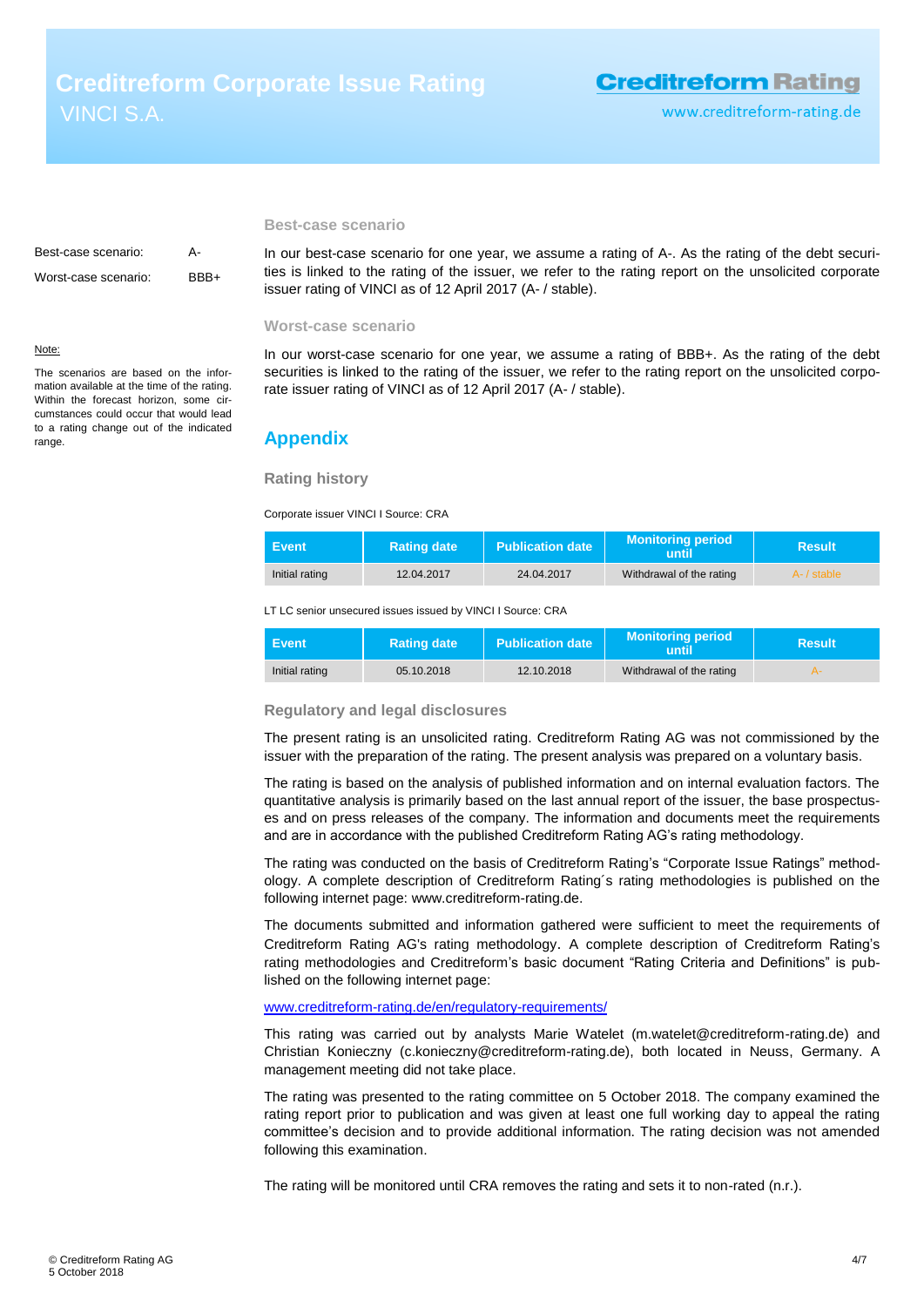In 2011 Creditreform Rating AG was registered within the European Union according to EU Regulation 1060/2009 (CRA-Regulation). Based on the registration Creditreform Rating AG (CRA) is allowed to issue credit ratings within the EU and is bound to comply with the provisions of the CRA-Regulation.

#### Please note:

This report exists in an English version only. This is the only binding version.

#### **Conflict of interests**

No conflicts of interest were identified during the rating process that might influence the analyses and judgements of the rating analysts involved or any other natural person whose services are placed at the disposal or under the control of Creditreform Rating AG and who are directly involved in credit rating activities or in approving credit ratings and rating outlooks.

In the event of providing ancillary services to the rated entity, CRA will disclose all ancillary services in the credit rating report.

#### **Rules on the presentation of credit ratings and rating outlooks**

The approval of credit ratings and rating outlooks follows our internal policies and procedures. In line with our 'Rating Committee' policy, all credit ratings and rating outlooks are approved by a rating committee based on the principle of unanimity.

To prepare this credit rating, CRA has used following substantially material sources:

### Corporate issuer rating:

- 1. Annual report
- 2. Website
- 3. Internet research

#### Corporate issue rating:

- 1. Corporate issuer rating incl. information used for the corporate issuer rating
- 2. Documents on issues / instruments

There are no other attributes and limitations of the credit rating or rating outlook other than those displayed on the CRA website. Furthermore, CRA considers as satisfactory the quality and extent of information available on the rated entity. With respect to the rated entity, Creditreform Rating AG regarded available historical data as sufficient.

Between the time of disclosure of the credit rating to the rated entity and the public disclosure, no amendments were made to the credit rating.

The 'Basic Data' information card indicates the principal methodology or version of methodology that was used in determining the rating, with a reference to its comprehensive description.

In cases where the credit rating is based on more than one methodology or where reference only to the principal methodology might cause investors to overlook other important aspects of the credit rating, including any significant adjustments and deviations, Creditreform Rating AG explains this fact in the credit rating report and indicates how the different methodologies or other aspects are taken into account in the credit rating. This information is integrated in the credit rating report.

The meaning of each rating category, the definition of default or recovery and any appropriate risk warning, including a sensitivity analysis of the relevant key rating assumptions such as mathematical or correlation assumptions, accompanied by worst-case scenario credit ratings and best-case scenario credit ratings are explained.

The date at which the credit rating was initially released for distribution and the date when it was last updated, including any rating outlooks, is indicated clearly and prominently in the 'Basic Data'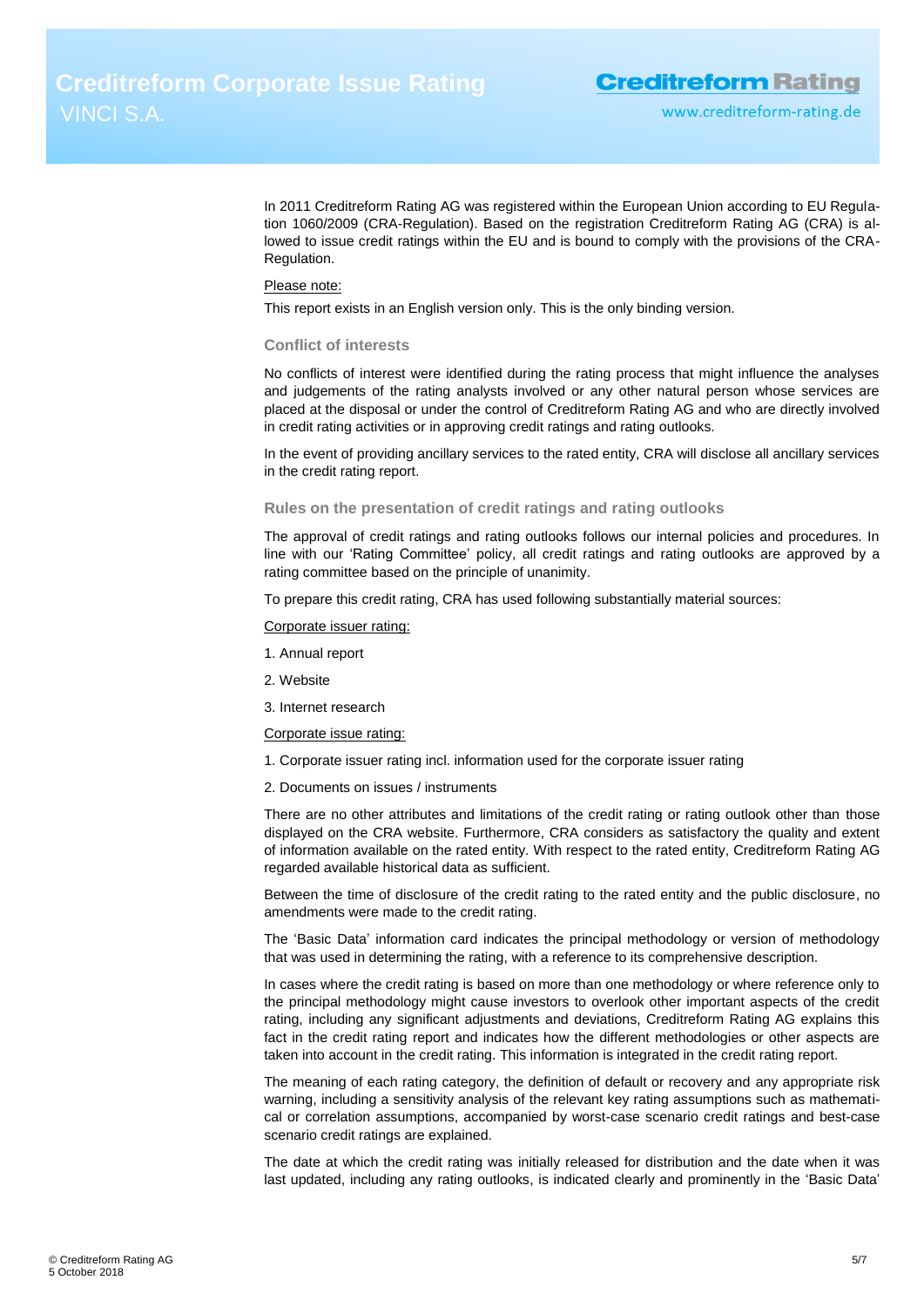www.creditreform-rating.de

card as a "rating action"; initial release is indicated as "initial rating", other updates are indicated as an "update", "upgrade" or "downgrade", "not rated", "confirmed", "selective default" or "default".

In the case of a rating outlook, the time horizon is provided during which a change in the credit rating is expected. This information is available within 'Basic Data' information card.

In accordance with Article 11 (2) EU-Regulation (EC) No 1060/2009, a registered or certified credit rating agency shall make available, in a central repository established by ESMA, information on its historical performance data including the rating transition frequency and information about credit ratings issued in the past and on their changes. Requested data are available at the ESMA website: https://cerep.esma.europa.eu/cerep-web/statistics/defaults.xhtml.

An explanatory statement of the meaning of Creditreform's default rates are available in the credit rating methodologies disclosed on the website.